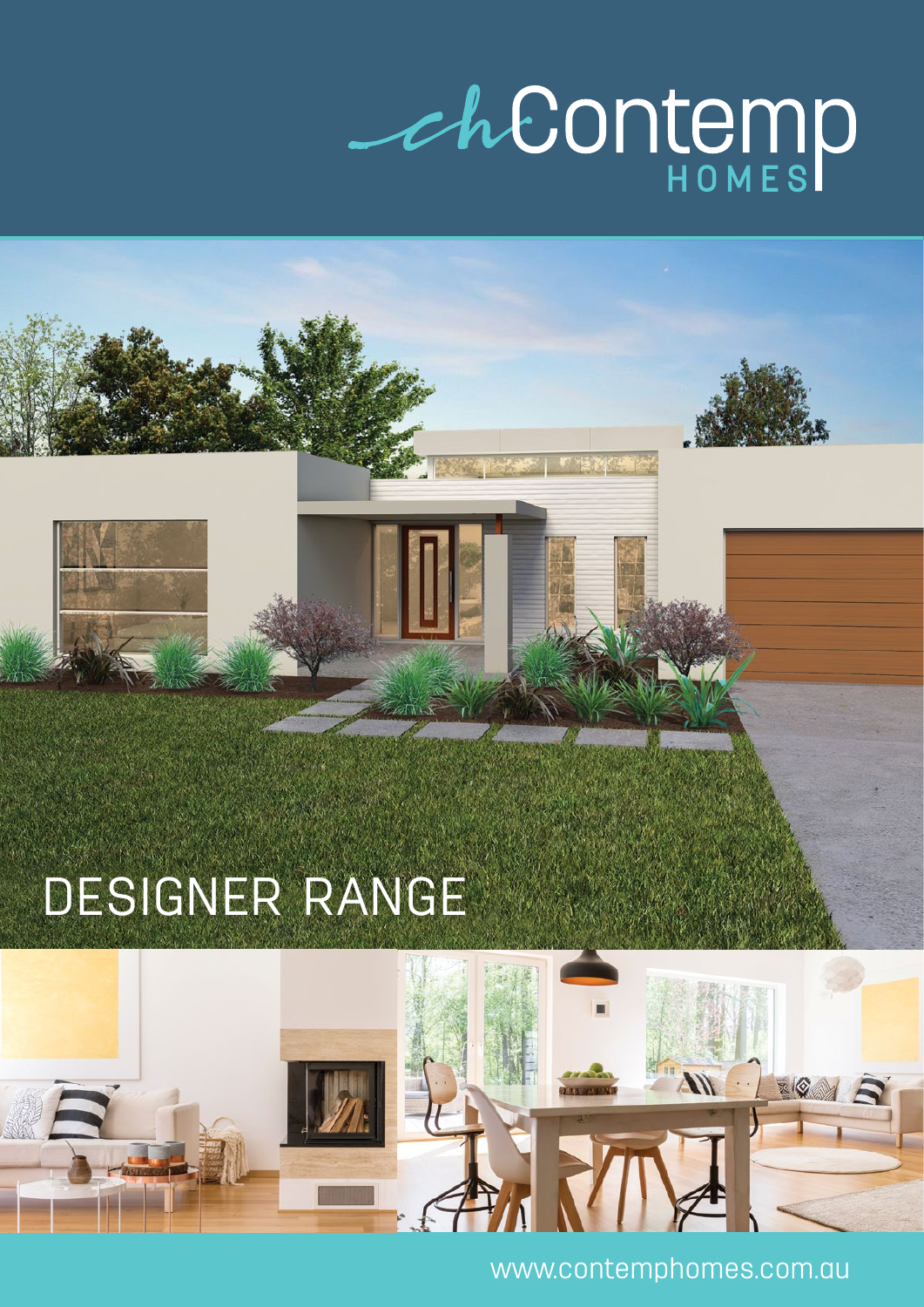| Designer 31 | Designer 37





The Designer 31 features generous open spaces with loads of natural light and clean lines, creating a modern and sophisticated style throughout the home, for all the family to enjoy



| <b>FEATURES</b>                  | Master Suite with<br>Walk in Robe & Ensuite<br>Seperate Lounge<br>Alfresco Area<br>2550mm Ceilings<br>Walk in Pantry<br><b>Entry Feature</b><br><b>Highlight Windows</b> |
|----------------------------------|--------------------------------------------------------------------------------------------------------------------------------------------------------------------------|
| <b>HOME</b><br><b>DIMENSIONS</b> | Living Area $215m2$<br>Garage Area 45m <sup>2</sup><br>Alfresco Area 26m <sup>2</sup><br>Portico 7m <sup>2</sup><br>Total Area 293m <sup>2</sup> (31.5sq)                |
|                                  | House Width 16.25m<br>House Length 21.8m                                                                                                                                 |
|                                  | Min. Block Width 18m<br><b>Min. Block Length</b> 35m                                                                                                                     |
| <b>UPGRADES</b>                  | Entry Pop Up Tall Ceiling                                                                                                                                                |

## www.contemphomes.com.au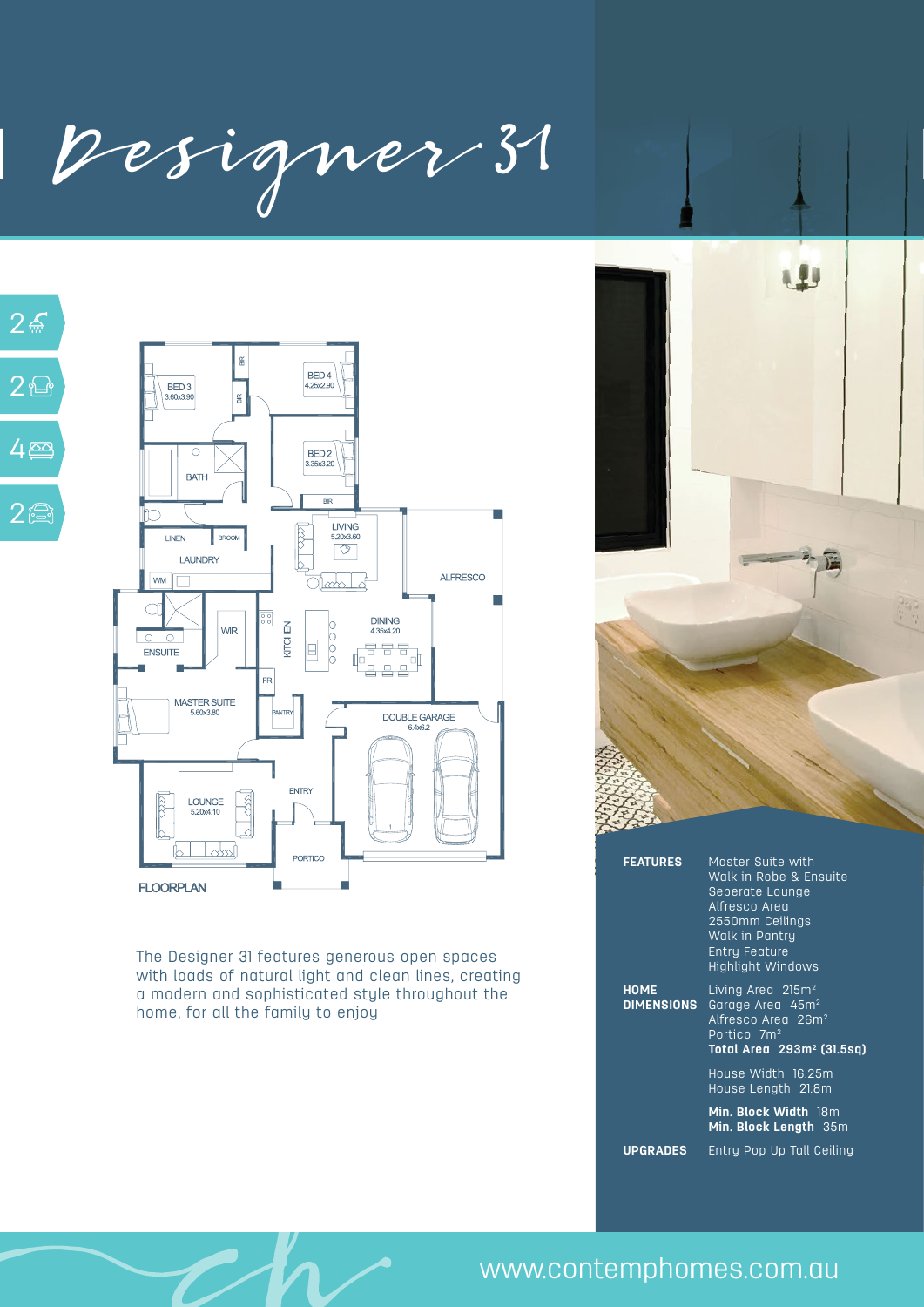

| Designer 37





## **FLOORPLAN**

The Designer 37 incorporates all your living, dining and family open spaces central within the home adjoining the Alfresco giving it generous indoor and outdoor entertaining. The Designer 37 can be adapted to most size blocks of land



| <b>FEATURES</b>           | <b>Master Suite with</b><br>Walk in Robe & Ensuite<br>Seperate Lounge<br>Alfresco Area<br>2550mm Ceilings<br>Walk in Pantry<br><b>Entry Feature</b><br><b>Highlight Windows</b> |
|---------------------------|---------------------------------------------------------------------------------------------------------------------------------------------------------------------------------|
| HOME<br><b>DIMENSIONS</b> | Living Area 265m <sup>2</sup><br>Garage Area 43m <sup>2</sup><br>Alfresco Area 33m <sup>2</sup><br>Portico 9m <sup>2</sup><br><u>Total Area</u> 350m <sup>2</sup> (37.6sq)      |
|                           | House Width 19.1m<br>House Length 23.75m                                                                                                                                        |
|                           | Min. Block Width 21m<br>Min. Block Length 35m                                                                                                                                   |
| <b>UPGRADES</b>           | Children's Retreat<br>Home Office<br>Powder to Toilet                                                                                                                           |